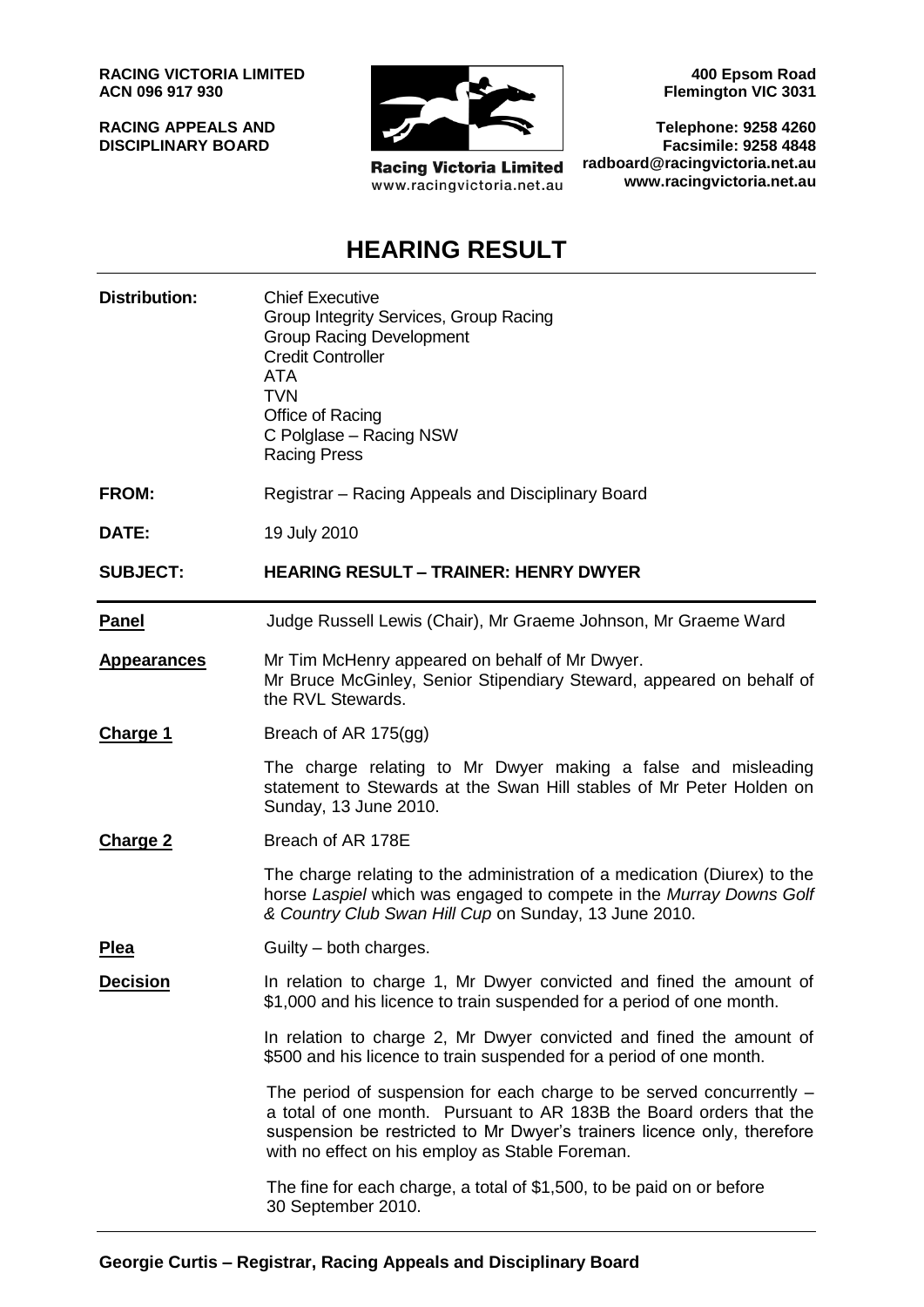# **TRANSCRIPT OF**

## **PROCEEDINGS**

### **RACING APPEALS AND DISCIPLINARY BOARD**

\_\_\_\_\_\_\_\_\_\_\_\_\_\_\_\_\_\_\_\_\_\_\_\_\_\_\_\_\_\_\_\_\_\_\_\_\_\_\_\_\_\_\_\_\_\_\_\_\_\_\_\_\_\_\_\_\_\_\_\_\_\_\_

**HIS HONOUR JUDGE R.P.L. LEWIS, Chairman MR G. JOHNSON MR G. WARD**

#### **EXTRACT OF PROCEEDINGS**

**DECISION**

**TRAINER: HENRY DWYER**

#### **MELBOURNE**

#### **MONDAY, 19 JULY 2010**

MR B. McGINLEY appeared on behalf of the RVL Stewards

MR T. McHENRY+ appeared on behalf of Mr H. Dwyer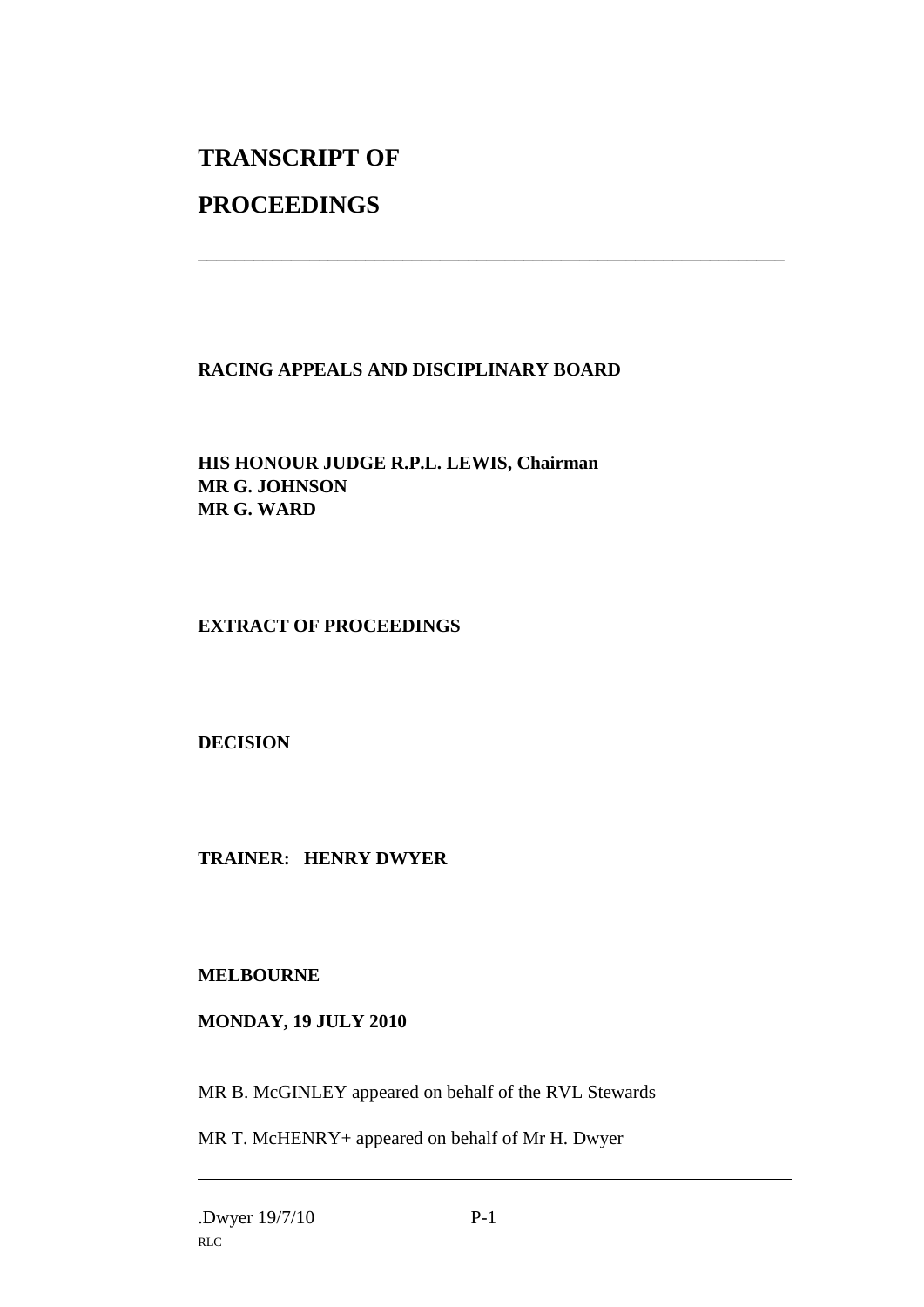CHAIRMAN: In this case, Mr Henry Dwyer has pleaded guilty to one charge of making a false statement and one charge of medicating a horse on race day.

Mr Tim McHenry appears for Mr Dwyer, and in a frank and welcome approach to the matter, has faced the reality for the reasons which have been covered and canvassed during the course of the plea.

The Board is satisfied that Mr Dwyer is a person of essentially good character, as evidenced by the number of references which have been tendered, and he has before the Board today demonstrated moral contrition, perhaps feeling a little sorry for himself about the fact that he has been exposed, as has been indicated by what happened, as being deceitful on this occasion. He has no prior convictions and the Board takes that into account.

The Board takes into account the plea of guilty, the formal plea of guilty, but as indicated earlier on, it was but a recognition of the inevitable, and therefore the plea of guilty does not carry as much weight as otherwise it would.

On the other hand, in relation to the medicating of a horse on race day, the significant aggravating factor was the fact that Mr Corboy had announced his presence at the stables of Holden to Mr Dwyer, and notwithstanding that, Mr Dwyer proceeded some half an hour later to commit that offence.

In relation to the matter of making the false statement, in the Board's view, this was an egregious example of making a false statement. Mr Dwyer had ample